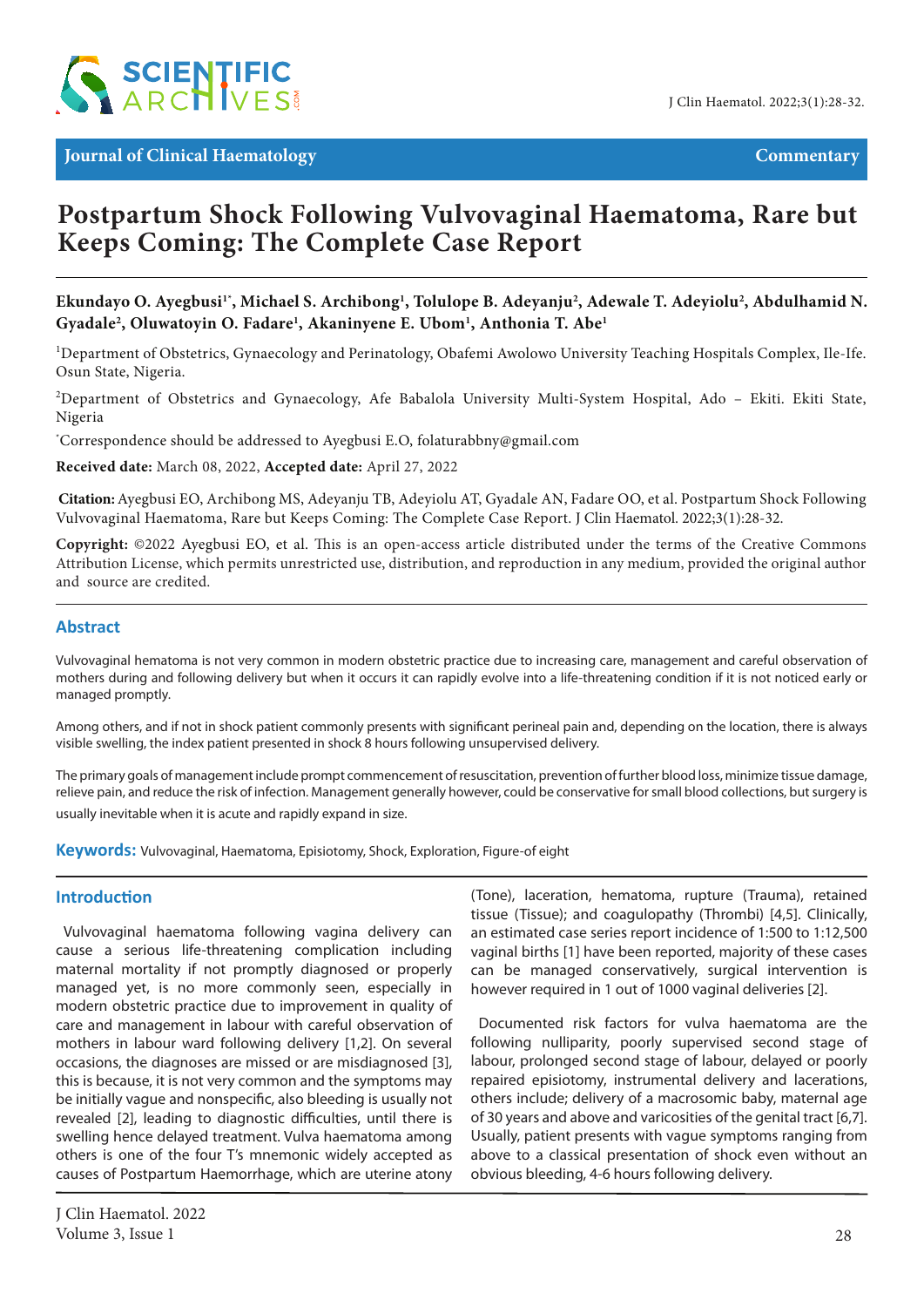*Ayegbusi EO, Archibong MS, Adeyanju TB, Adeyiolu AT, Gyadale AN, Fadare OO, et al. Postpartum Shock Following Vulvovaginal Haematoma, Rare but Keeps Coming: The Complete Case Report. J Clin Haematol. 2022;3(1):28-32.*

We therefore present a 31-year-old Nulliparous, who was referred in shock on account of vulvovaginal haematoma following vaginal delivery.

## **Case Presentation**

We present a 31-year-old unbooked now Para 1 who was referred to the teaching hospital from a maternity centre in shock, 6 hours after a spontaneous vaginal delivery of a live female neonate with a birth weight of 3900gm. The labour was spontaneous and lasted for about 8 hours, it was said to have been supervised and conducted by a birth attendant at home but was taken to the maternity centre, when the woman developed postpartum haemorrhage secondary to a genital tract laceration. The genital tract laceration was repaired at the said maternity centre but this was poorly done, even though bleeding subsided, she was suddenly found in shock on the bed, this necessitated her referrer to the teaching hospital for expert management. On admission, examination revealed a young woman who was conscious but drowsy, pale, dehydrated with cold calm extremities. She was afebrile; temperature was 35.3°c, she was tachypneic with a respiratory rate 34 cycles /min, tachycardic with a pulse rate of 118 beats/ min, regular but of small volume and a blood pressure of 80/30 mmHg.

Abdominal examination and pelvic examination revealed a well contracted uterus that was about 20week pregnancy size and a blood smeared vulva with an obviously tender, swelling involving the pubic area, though more on the left, bilateral labia minus and majus measuring about 10 cm by 8 cm respectively. An assessment of postpartum vulvovaginal haematoma with a preceding postpartum haemorrhage in shock was made. Resuscitative measure was commenced and instituted immediately. Intravenous access established, blood sample was obtained for packed cell volume (PCV) (which was 14%), grouping and cross-matching of three units of whole blood. She commenced blood transfusion, had surgical exploration and in total had 4units of blood transfused.



**Figure 1:** Vulvovaginal haematoma, with complete occlusion of the vaginal cavity, right from the orifice, with stretched and tensed vaginal wall and the overlying perineal skin.

J Clin Haematol. 2022 Volume 3, Issue 1 29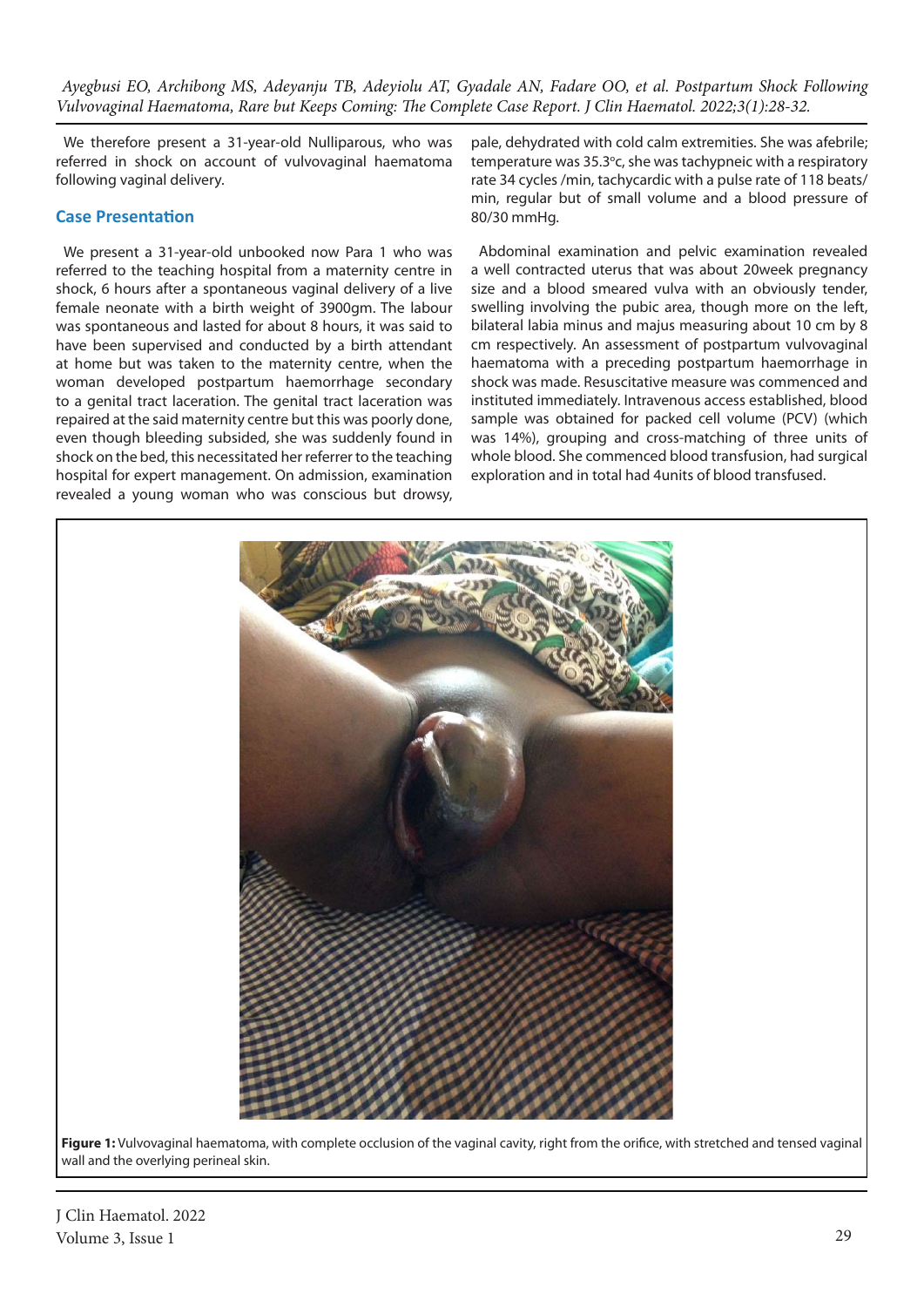*Ayegbusi EO, Archibong MS, Adeyanju TB, Adeyiolu AT, Gyadale AN, Fadare OO, et al. Postpartum Shock Following Vulvovaginal Haematoma, Rare but Keeps Coming: The Complete Case Report. J Clin Haematol. 2022;3(1):28-32.*

The intraoperative findings included the following: an extensive left Vulvovaginal haematoma of about 14 cm by 12 cm, it completely occluded the vaginal cavity, right from the orifice, with stretched and tensed vaginal wall and the overlying perineal skin (Figures 1). There was no significant bleeding from the vagina. A careful incision was made with evacuation of the haematoma and exploration of the cavity was done, about 2500mls of clotted blood was evacuated from the cavity. Haemostasis was achieved with a ''figureof eight" sutures using vicryl 2. The space was completely obliterated with deep sutures, in layers and the overlying skin approximated carefully, avoiding injury to the urethra. The vagina was packed with gauze to further assist with haemostasis. She had broad spectrum antibiotics, analgesics and transfusion of four units of blood, she was subsequently discharged home on the fourth day following a satisfactory postoperative recovery (Figure 2).

## **Discussion**

Episiotomy (especially when the repair is delayed or poorly repaired), vulva or perineal laceration or trauma from instrument-assisted vaginal delivery may result in haematoma collection in the vulva or retroperitoneum in addition to the rich vascular supplies in the perineum which could further make the bleeding worse(5, 6), and this aggravates the hematoma collection leading usually to this entity called vulvovaginal haematoma, this was seen in this case, in which an initial poor repair of genital laceration was done at the referring maternity centre. Other risk factors for severe perineal trauma and its possible sequelae, vulvovaginal hematomas include multiple gestation, prolonged second stage of labour, clotting derangements, macrosomia, vulvovaginal varicosities, cephalopelvic disproportion and poorly supervised labour [5,8]. Usually the development of vulvovaginal hematomas



Figure 2: Resolved haematoma following evacuation of the haematoma, exploration of the cavity and subsequent repair.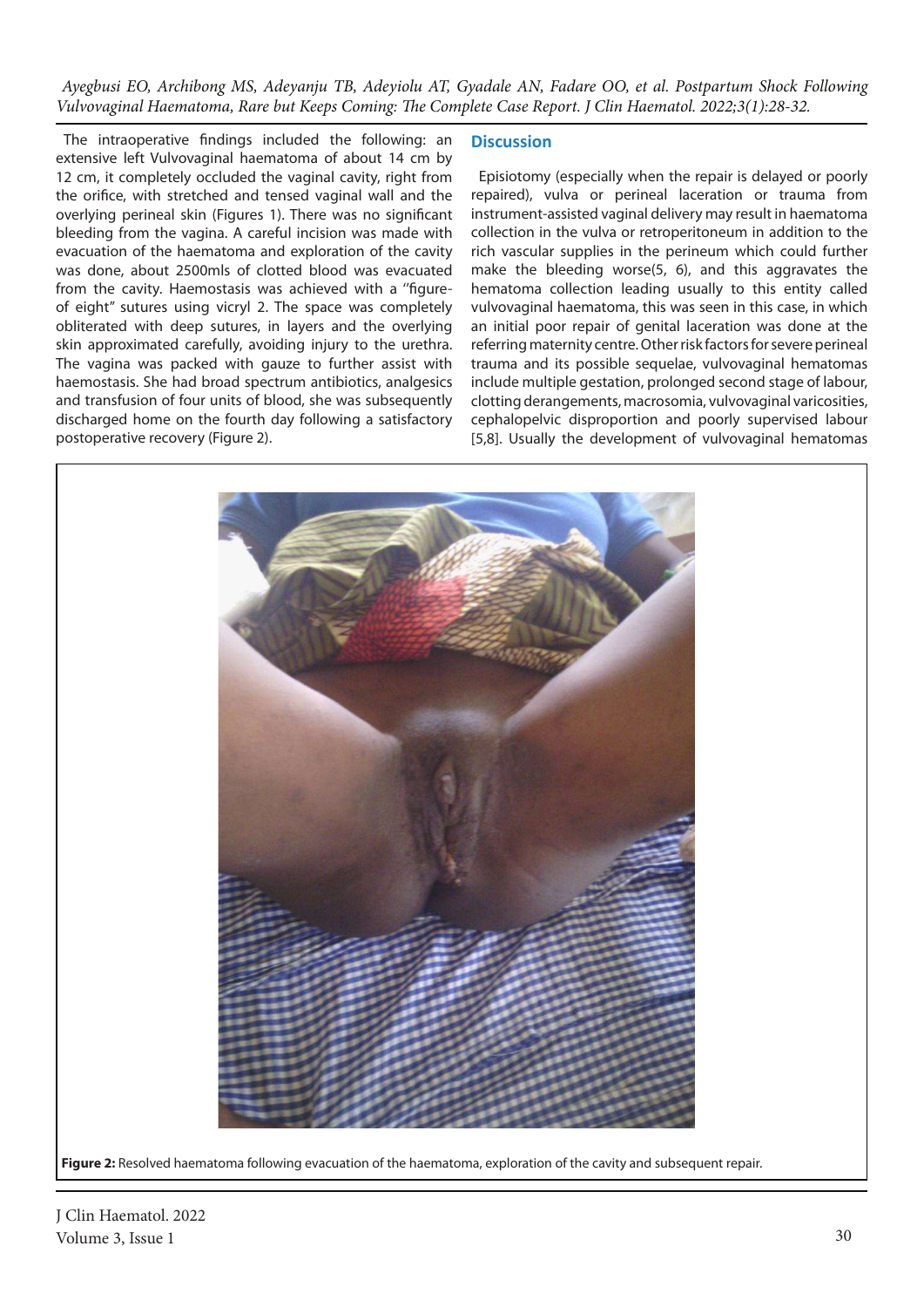*Ayegbusi EO, Archibong MS, Adeyanju TB, Adeyiolu AT, Gyadale AN, Fadare OO, et al. Postpartum Shock Following Vulvovaginal Haematoma, Rare but Keeps Coming: The Complete Case Report. J Clin Haematol. 2022;3(1):28-32.*

may take hours after delivery and most often initially misdiagnosed as vulva swelling or oedema [9] until later when delayed formation of the haematoma becomes obvious and late diagnosis or recognition and treatment may result in adverse severe consequences with increased risk of maternal morbidity and mortality [5], which is what happens in most cases, when it becomes suspected, only when attention is drawn to them that the woman collapses in shock [10], this is true for this patient who was referred in shock due to delay in diagnosis and initiation of treatment, in addition to sudden presentation in shock because the vagina tissue is soft and pliable, haematoma collection can become so extensive and progress to occlude the vaginal orifice leading to acute urinary retention [2].

Management of vulvovaginal haematoma depends on the patient's presentation [5,11], which include; the size of the haematoma, hemodynamic stability of the woman and availability of resources including medical expertise, usually a conservative measure is put in place, if the haematoma is <5 cm, static i.e. not rapidly increasing in size [2] and if patient is hemodynamically stable; this includes provision of analgesia to reduce the pain, empirical antibiotics, ice pack, pressure dressing, bladder drainage to prevent acute retention and if necessary blood transfusion [5] however, as seen in this case if the patient present in shock a quick surgical exploration is needed and must be considered without hesitation while carrying out other resuscitative measures including blood transfusion if necessary, in addition evidence has shown that if swelling is greater than 5 cm, conservative management is not appropriate [2] because it is associated with prolonged hospital stay, increased need for antibiotics and blood transfusion, and greater recourse to surgical intervention [12].

At exploration, the incision is best placed as medially as possible to reduce obvious scarring [3], and this must be done carefully to prevent dyspareunia in future. During the repair, there is need to explore all obvious bleeding, a ''figure-of eight" suturing (which was used in this case) can be used as the case may be to secure heamostasis, drain may be used for 12-24 hours in some instances where some residual bleeding persists [13]. The repair should be carefully done to obliterate the dead space in order to prevent a repeat collection which could lead to abscess formation, a close monitoring of the surgical site, evaluation of the vital signs and a strict monitoring of input and output must be put in place. In rare cases, ligation of the internal iliac artery or even hysterectomy may be done [3] or use of angiographic embolization for cases of on-going bleeding not controlled by conventional surgical techniques [13]. After repair, broad-spectrum antibiotics should be given to prevent infection and judicious use of analgesia with close observation of the patient are imperative postoperatively.

## **Acknowledgments**

We would like to acknowledge the whole team members involved in the management.

J Clin Haematol. 2022 Volume 3, Issue 1  $31$ 

## **Funding**

None.

#### **Availability of Data and Materials**

The datasets created during and/or analyzed during the current study available from the corresponding author on reasonable request and acknowledged.

## **Ethics Approval and Consent to Participate**

The research and ethics committee of the department of obstetrics and Gynecology, Obafemi Awolowo University/ Teaching Hospitals Complex, Ile-Ife. Nigeria, granted us the ethical clearance to publish this case report.

## **Consent for Publication**

Written informed consent was obtained from the patient for the procedure, publication of this case report and accompanying images.

## **Competing Interests**

We declare no competing interests.

#### **References**

1. Morgans D, Chan N, Clark CA. Vulval perineal haematomas in the immediate postpartum period and their management. Australian and New Zealand Journal of Obstetrics and Gynaecology. 1999 May;39(2):223-6.

2. Awoleke JO, Ipinnimo OM. Vulvovaginal Infralevator Haematoma Mimicking the Second Stage of Labour. Case Reports in Obstetrics and Gynecology. 2017 Jan 18;1-3.

3. Mawhinney S, Holman R. Puerperal genital haematoma: a commonly missed diagnosis. The Obstetrician & Gynaecologist. 2007 Jul;9(3):195-200.

4. Evensen A, Anderson JM, Fontaine P. Postpartum hemorrhage: prevention and treatment. American Family Physician. 2017 Apr 1;95(7):442-9.

5. Tseng JY, Lin IC, Lin JH, Chang CM, Chao WT, Wang PH. Optimal approach for management of postpartum vulva hematoma: Report of three cases. Taiwanese Journal of Obstetrics and Gynecology. 2020 Sep 1;59(5):780-3.

6. Thakar R, Sultan AH. Postpartum problems and the role of a perineal clinic. In: Perineal and anal sphincter trauma. Springer: London. 2009; pp. 65-79.

7. Saleem Z, Rydhström H. Vaginal hematoma during parturition: a population-based study. Acta Obstetricia et Gynecologica Scandinavica. 2004 Jan 1;83(6):560-2.

8. Gurtovaya Y, Hanna H, Wagley A. Spontaneous intrapartum vulvar haematoma. Midwives. 2013 Jul 1;16(5):48-9.